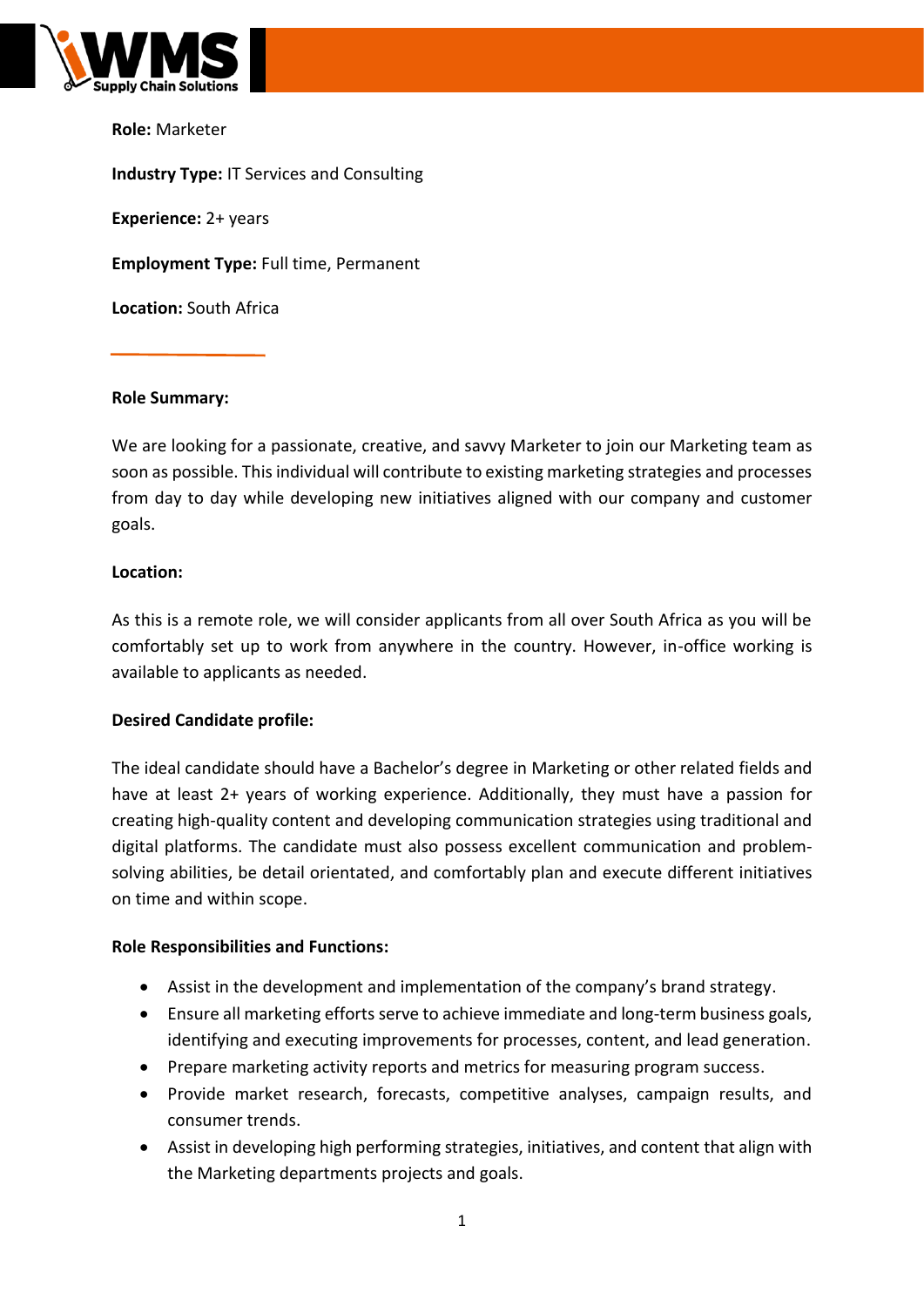

• Liaise effectively with international partners, customers, and Marketing teammates on all tasks and projects.

# **Job Requirements:**

- Bachelor's degree in marketing, communication, advertising, or other related fields.
- Post Graduate degree in marketing or other related fields (Advantageous).
- 2+ years of experience (Essential).
- Excellent MS Office skills
- Experience with design software like Illustrator, Photoshop etc. (Advantageous)
- Strong understanding of all aspects of digital marketing, content marketing, web development, email marketing and design, CRM, SEO, paid media, etc.
- Communicate effectively with interal teams and external partners and customers.
- Detail orientated, energetic, curious, hardworking, and enthusiastic.
- Strong analytical, communication, creative, and problem-solving skills.
- Able to work productively and autonomously from a remote location.
- Fluent in English.

## **About iWMS:**

iWMS is a Global company and an expert in critical supply chain and eCommerce fulfilment solutions. We specialise in Körber Supply Chain warehouse management system implementation, integrations, system health checks, support, and diagnosis.

We proactively seek complex and dynamic opportunities to serve our customers' needs with WMS solutions to streamline and grow their business and supply chain operations. We are a company that prides itself on delivering excellence to all our stakeholders and becoming trusted advisors for everybody with whom we engage. At iWMS, we value hard work, attention to detail, and a willingness to learn. We have created a safe, supportive, and progressive environment and culture that has been shaped from our core values of ownership, respect, pride, passion, and candour!

## **Why you should join the iWMS team:**

- We are a fast-growing company with an international presence
- Work flexibility we have mastered remote working and collaboration
- Diversity you will have the opportunity to work with different teams from around the globe (India, USA, Canada, Australasia, and SA)
- We commit to advancing your skills based on your personal career goals
- You will receive strong leadership, mentorship, training, and support to ensure your success and growth